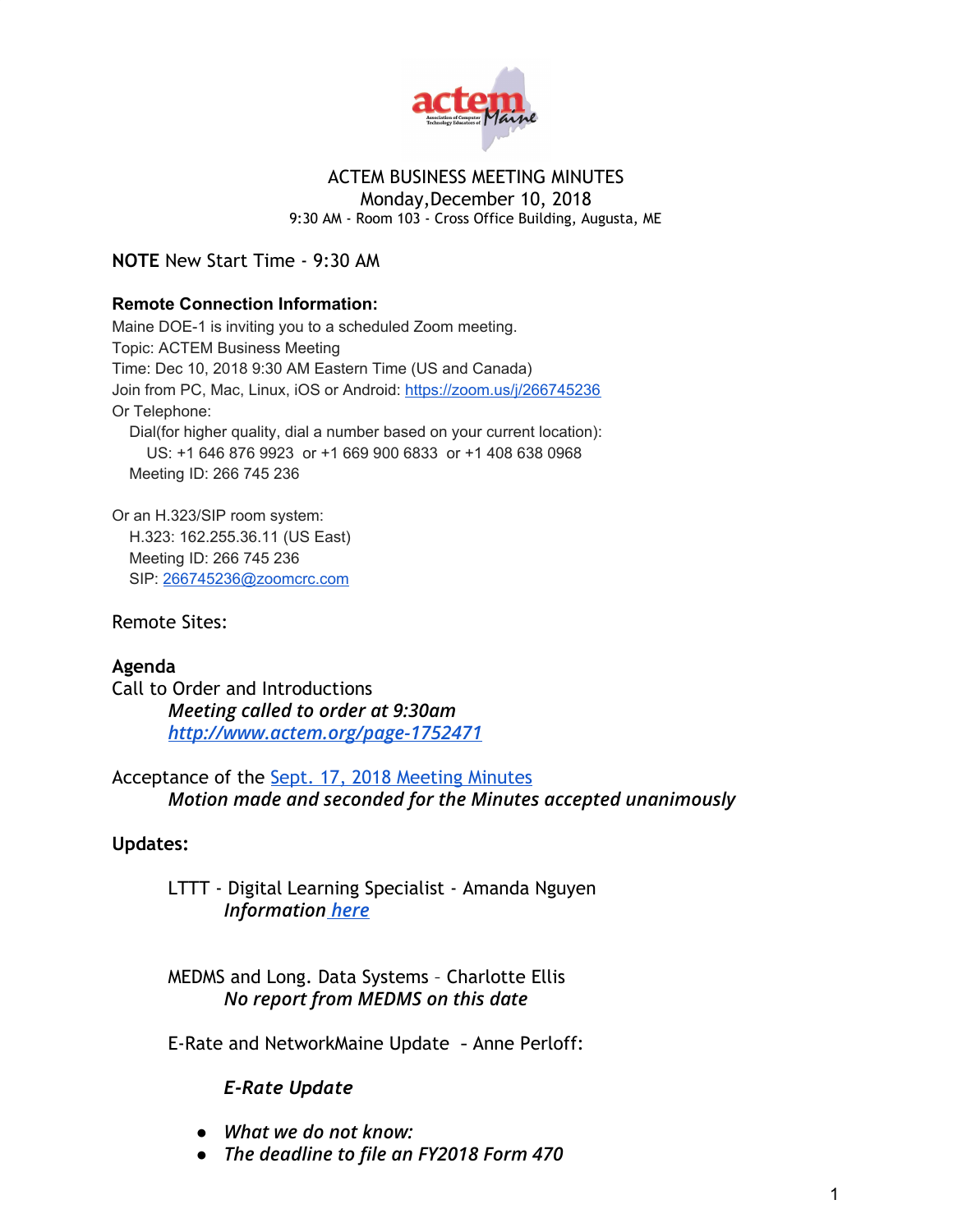- *● The deadline to make EPC profile updates during the Administrative Window >>> The Administrative window will close immediately before the Form 471 Filing window opens*
- *● The dates of the FY2018 Form 471 Filing Window >>> Will likely open around January 15 for 75 days*
- *● What Category 2 Budgets will be or how they will be calculated in FY2020*

## *Next steps, given these question marks:*

*File the FY2019 Form 470 soon to make sure you have ample time to file it and wait 28 days before selecting a winning bid. You must file a Form 470 if you want to receive E-Rate for FY2018 and have an expiring contract or want to request funding for new products or services.*

*The best recommendation is to utilize any remaining C2 budget funds you have in FY2019.*

*The Administrative Window is open now so log into EPC as soon as possible to update your enrollment and NSLP numbers for EACH SCHOOL in your district before profiles are locked down.*

*Stay tuned for updates once deadlines are announced.*

# *Networkmaine Update*

*Enrollment*

*Enrollment will be held in January. All new and continuing members of Networkmaine must complete enrollment. For most of you, it will consist solely of a brief online survey and a Form 479 to certify your CIPA compliance.*

*A fond farewell to Deb Friedman for all her contributions to our organization and to the students and staff of Maine. Enjoy your retirement!*

*Conversation about MDOE staffing now and in the future especially given the Governor's office transition.*

*Margaret.piatt - New data warehouse manager for MDOE*

MEA Testing - No updates at this time.

ACHIEVE Award - Deb White *Nominate, Nominate Nominate!*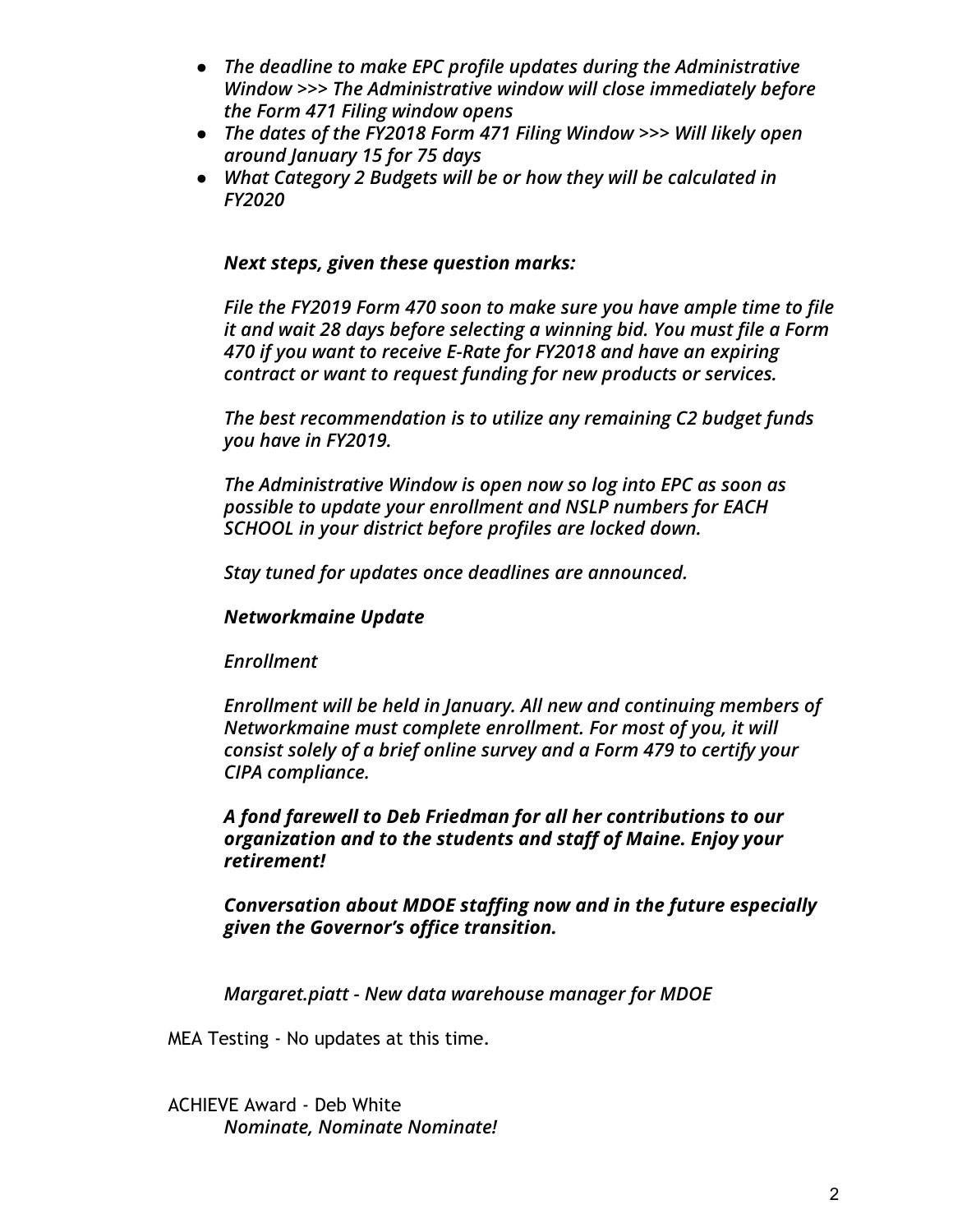Tech Integrator's Group - Mike Arsenault

*[FETC](http://www.fetc.org/) - Orlando, FL January January 27-30 [LearnLaunch2019](http://learnlaunch.org/2019conference/) - Hynes Convention Center, Boston January 31-February 1 [EdCamp](https://sites.google.com/a/rsu10.net/edcampwme/) Western Maine - Mount Blue HS February 2 [EdCamp](http://edcampmaine.org/) Maine - Waynflete School TBD*

*Central Maine Educators Regional [Conference](https://sites.google.com/a/sedomocha.org/cmerc/home) - SeDoMoCha Schools, Dexter March 15 MassCUE Spring [Conference](http://www.masscue.org/event/spring-conference-2019/) - College of the Holy Cross March 15*

*CoSN 2019 Annual [Conference](https://cosnconference.org/) - Portland, OR April 1-4*

*Blended and [Personalized](http://blendedlearningconference.com/) Learning Conference - Providence, RI April 4-6*

*ACTEM Spring Leadership [Conference](http://actem.org/) - Holiday Inn by the Bay, Portland April*

*24*

*ISTE 2019 [Conference](https://conference.iste.org/2018/) - Philadelphia, PA June 23-26*

*[ACTEM](http://actem.wildapricot.org/CONFERENCE) 2019 - October 10-11 Augusta*

*Become an Apple Teacher [NEW] - <http://www.apple.com/education/teachers/> Google Teacher Certifications [-](https://edutrainingcenter.withgoogle.com/certification)*

*<https://edutrainingcenter.withgoogle.com/certification> MLTI Professional Development (Apple Solutions): <http://maine.gov/mlti/events/apple.shtml> MLTI Professional Development (HP Solution): <http://maine.gov/mlti/events/hp.shtml>*

*New Individual Member Benefit is a PD Online Library:*

*h[ttp://actem.lib.overdrive.com](http://actem.lib.overdrive.com/)*

METDA - Technology Director's Group - Andy Wallace *Hosting Maine Student Privacy Meeting this Friday Can register until end of day tomorrow This will be a working meeting with vendors & contracts "Free lunch" if you contact 3 vendors Can still join later with a vendor letter to be part of the master contract Appetizers after at a local venue for continued networking FREE!*

*January~*

*Meeting about the future of MLTI in Yarmouth Contact Andy with any questions*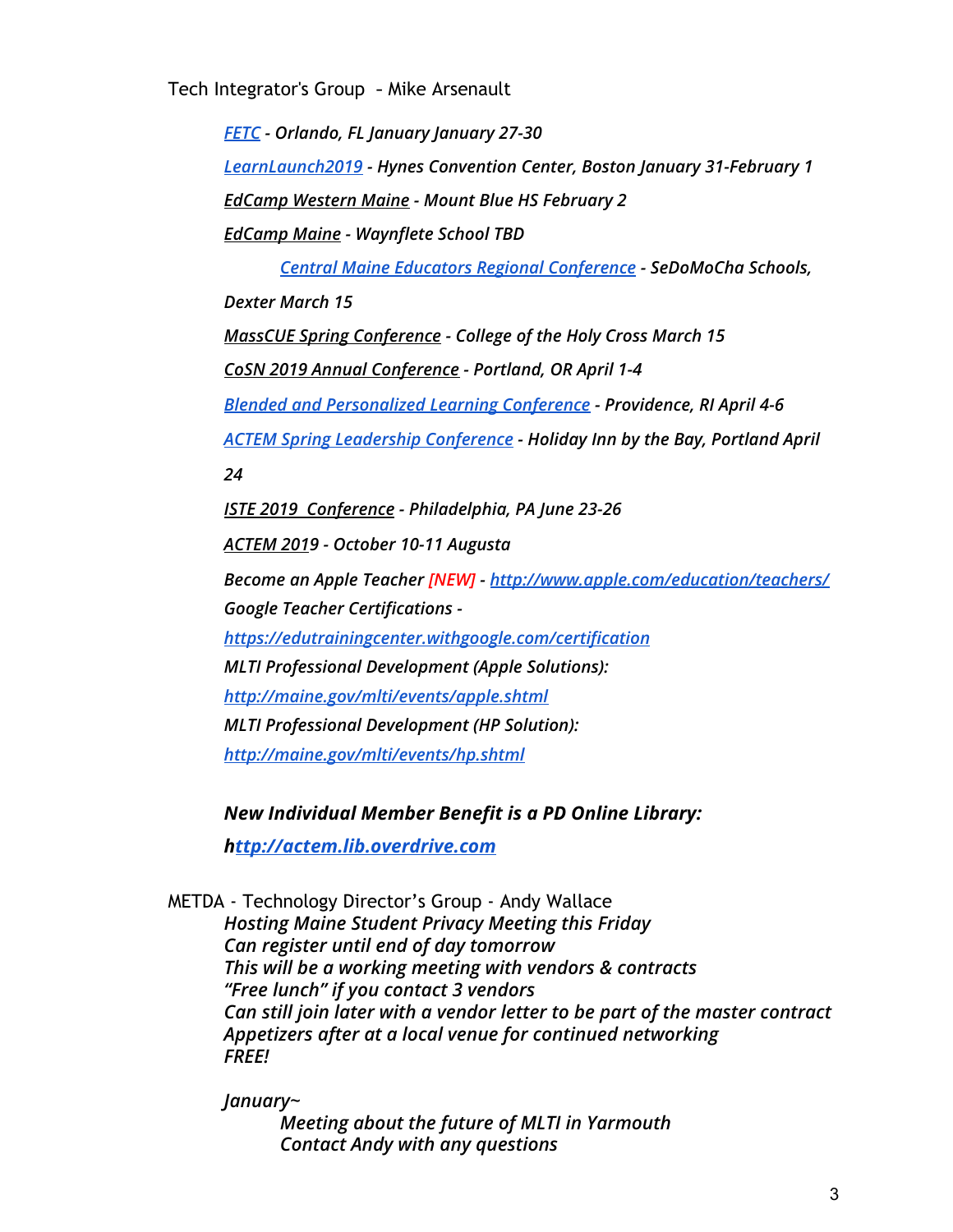**Reports:**

#ACTEM18 Conference Update - Cheryl Oakes *Information [here](https://docs.google.com/document/d/1H2bBPU3s_sxxeLI4pSsHG8cbJIlhhQIy-fAy7I2YARY/edit?usp=sharing)*

> *Next Year's Keynote Speaker Co-Sponsored with Apple! [Michael Cohen](https://thetechrabbi.com/)*

*Conversation about the overall excellence this year Of conference Of Keynoters*

*Conversation about finding the balance between vendor needs & conference attendee needs/wants*

*Quality sound needs to be addressed*

Professional Development - Dennis Kunces

*To date: ACTEM has paid out \$803.38 to 5 members, 4 for the Wonder Workshops, out of a total obligation of \$5, 235.26.*

*Of the obligated funds: \$1,131.88 is for 4 activities \$ 3,300.00 for ISTE registrations ISTE awards are up to \$550 as the Board is encouraging attendance to ISTE in Philadelphia.*

Executive Director Report - Gary Lanoie *Membership Financials Software Update Information [here](https://docs.google.com/document/d/1b_StbNt4eUzFLhYD2MKTfLQM-DTO9MnbWFulOpM66kM/edit?usp=sharing)*

NEISTE Report - Gary Lanoie *Dennis & Gary both attended Next meeting is March 22nd Plan for a Vendor Summit at Basketball Hall of Fame in Springfield, MA*

President's Report - Dennis Crowe

ACTEM 2018 Conference Video by Adam Parvanta *<https://vimeo.com/303370595/b12b99b868>*

New member benefit - OverDrive PD Library *New Individual Member Benefit is a PD Online Library: h[ttp://actem.lib.overdrive.com](http://actem.lib.overdrive.com/)*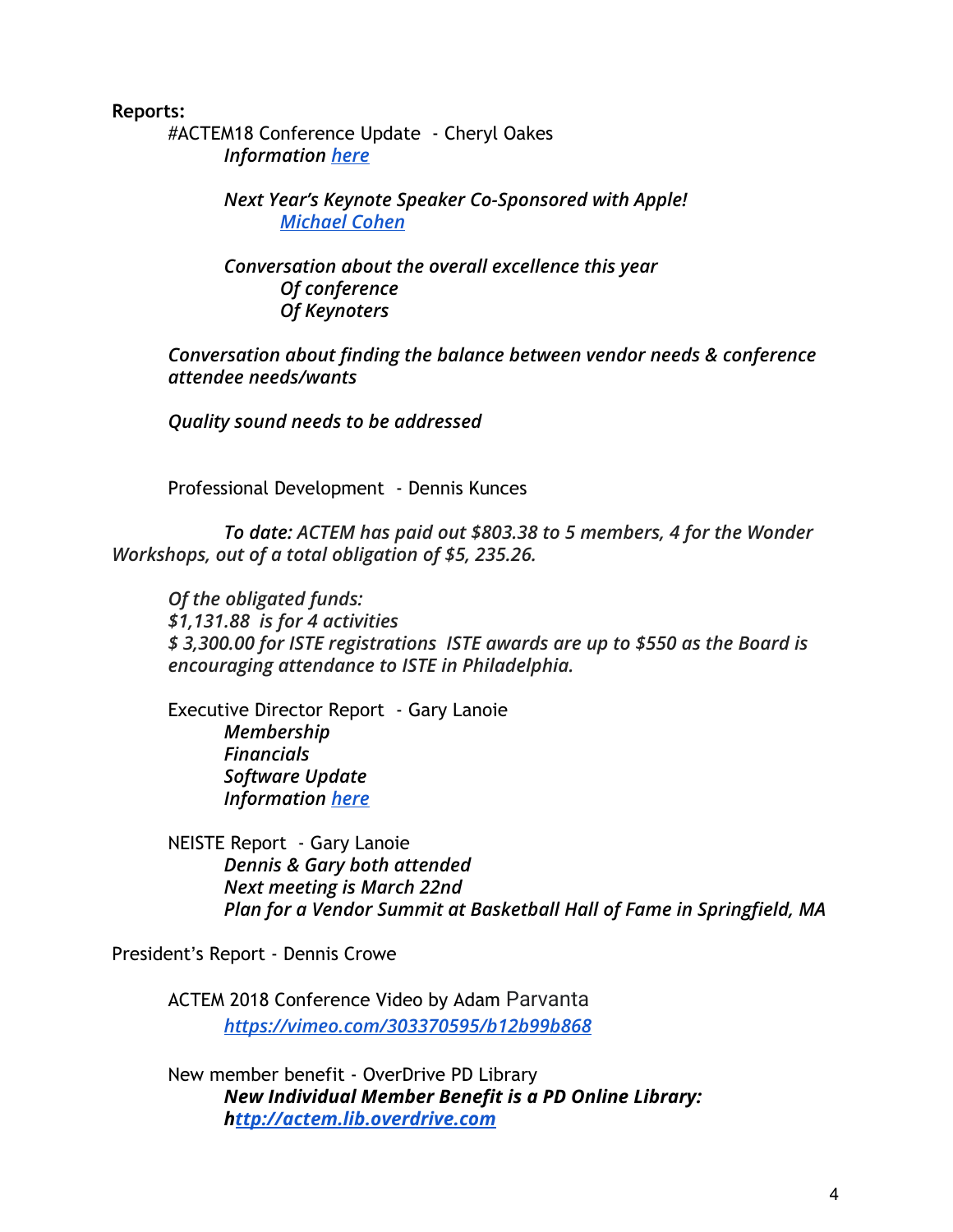ISTE 2019 - Philadelphia, PA ACTEM will charter bus and offer low-cost transportation Bus registration open at [www.actem.org](http://www.actem.org/) Includes Kajeet bus hot spot ISTE Conference registration also open Special PD Reimbursement this year for ISTE registration If you are an ACTEM member - you can apply for PD reimbursements and your out of pocket costs will be hotel accommodations & meals. http://www.actem.org/Online-PD-Application-Form ISTE super early bird registration rate reimbursement ISTE 2019 ACTEM Hotel Block Hilton Garden Inn Philadelphia Center City

**Save the Date** *-* Spring Leadership Conference - April 24, 2019, in Portland, ME

New Business:

*Computer Science for Maine email: Would ACTEM like to be involved with them? That means allowing logo to be used, agree to support tenets, etc. It appears to fit into ACTEM's mission & objectives. We are going to respond with yes but we want a voice at the table. EducateME is a proficiency-based group, private/public coalition*

Round Table Discussions:

Spring Leadership Conference topic/title *Past topics - Wireless, Security Security is still a hot topic and has many facets Ransomware Personal devices questions: wearables, drones, phones, etc. Privacy/Safety both personal & systemwise*

*Apple Education Sales Development Team has had changes. Jim Moulton is now working nationally, new Jim is Ryan Wiggins, Trey is back as K-12 Apple System Engineer.*

*Tara is working to keep the MLTI machines in state to continue to benefit Maine students. There needs to be some sort of clear mechanism to allow for a Buyout. We've done this before. We just need to have some entity coordinate the process. MDOE needs to make ultimate decision of return to Apple or purchase.*

*Wireless is also an issue because we don't have local control.*

*Contact your local legislator to advocate for MLTI.*